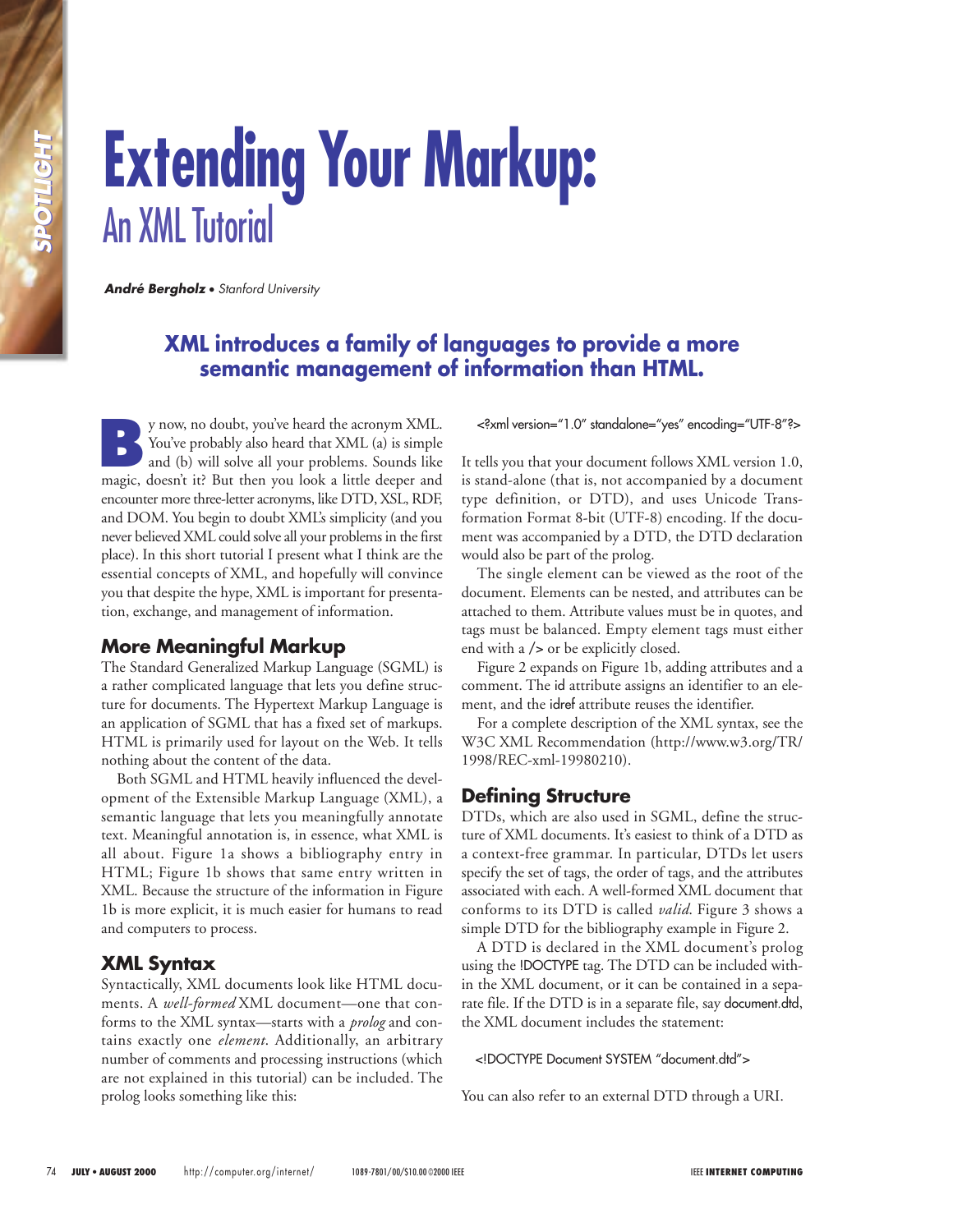#### **DTD elements**

Elements can be either *nonterminal* or *terminal*. Nonterminal elements (BIB and BOOK in Figure 3) contain subelements, which can be grouped as *sequences* or *choices*. A sequence defines the order in which subelements must appear. A choice gives a list of alternatives for subelements. Sequences and choices can contain each other.

In Figure 3, both BIB and BOOK are sequences. A BOOK element has to have at least one AUTHOR (indicated by +), followed by a TITLE and, optionally, by a PUBLISHER and a YEAR (indicated by ?). A choice is indicated by the logical operator |. The example below shows a choice in which a SECTION can either be a TITLE followed by at least one PARAGRAPH, or a TITLE followed by zero or more PARAGRAPHs (indicated by the wildcard \*) and at least one SUBSECTION.

#### <!ELEMENT SECTION ((TITLE, (PARAGRAPH+)) | (TITLE, (PARAGRAPH\*), (SUBSECTION+)))>

Terminal elements can be declared as parsed character data (#PCDATA, as in Figure 3) or as EMPTY. Elements can also be declared as ANY. An element declared as ANY is a terminal element in the grammar, but it can contain subelements of any declared type, as well as character data.

#### **DTD attributes**

Elements can have zero or more attributes, which are declared using the !ATTLIST tag. Unlike element definitions, attribute definitions do not impose order on when the attributes occur. Furthermore, if several attributes are declared for the same element type, they can be declared using multiple !ATTLIST tags. Attributes can be optional (#IMPLIED), required (#REQUIRED), or fixed (#FIXED). Optional attributes can, and fixed attributes must, have a default value:

<!ATTLIST PROJECT url CDATA "http://www.myserver.net/index.html">

Attributes can have different data types. Character data (CDATA) is the most common. With types id, idref, and idrefs, element identifiers can be declared and referenced. Every value of a referencing attribute must be a value of another attribute of type id. Attributes can also be enumerated as user-defined types:

<!ATTLIST PUBLICATION format (html | pdf | ps) #REQUIRED>

# **XML Examples (Figures 1–3)**

```
<
```
<LI>Aho, A. V., Sethi, R., Ullman, J. D.: <EM>Compilers: Principles, Techniques, and Tools </EM>, Addison-Wesley, 1985 </UL>

```
(a)
```
**(b)**

```
<BOOK> 
  <AUTHOR> Aho, A. V. </AUTHOR> 
  <AUTHOR> Sethi, R. </AUTHOR> 
  <AUTHOR> Ullman, J. D. </AUTHOR> 
  <TITLE> Compilers: Principles, Techniques, and Tools </TITLE> 
  <PUBLISHER> Addison-Wesley </PUBLISHER> 
  <YEAR> 1985 </YEAR> 
</BOOK>
```
**Figure 1. A bibliography entry (a) in HTML and (b) in XML. The HTML description is layout oriented, while the XML description is structure oriented.**

```
<?xml version="1.0" standalone="yes">
```
<!– This is an example bibliography. –>  $RIR<sub>3</sub>$ <BOOK nickname="Dragon book"> <AUTHOR id="aho"> Aho, A. V. </AUTHOR> <AUTHOR id="sethi"> Sethi, R. </AUTHOR> <AUTHOR id="ullman"> Ullman, J. D. </AUTHOR> <TITLE> Compilers: Principles, Techniques, and Tools </TITLE> <PUBLISHER> Addison-Wesley </PUBLISHER> <YEAR> 1985 </YEAR> </BOOK>

<BOOK> <AUTHOR idref="ullman"/> <TITLE> Principles of Database and Knowledge-Base Systems, Vol.  $1 <$ /TITLE $>$ </BOOK>

... </BIB>

#### **Figure 2. A short bibliography in XML. This example demonstrates the use of attributes as well as referencing using the id and idref attributes.**

```
<!DOCTYPE bib [
  <!ELEMENT BIB (BOOK+)> 
  <!ELEMENT BOOK (AUTHOR+, TITLE, PUBLISHER?, YEAR?)> 
  <!ATTLIST BOOK 
     isbn CDATA #IMPLIED 
    nickname CDATA #IMPLIED> 
  <!ELEMENT AUTHOR (#PCDATA)> 
  <!ATTLIST AUTHOR 
    id ID #IMPLIED 
     idref IDREF #IMPLIED> 
  <!ELEMENT TITLE (#PCDATA)> 
  <!ELEMENT PUBLISHER (#PCDATA)> 
  <!ELEMENT YEAR (#PCDATA)>
\mathsf{R}
```
**Figure 3. A DTD for the bibliography example. The DTD defines a grammar for documents.**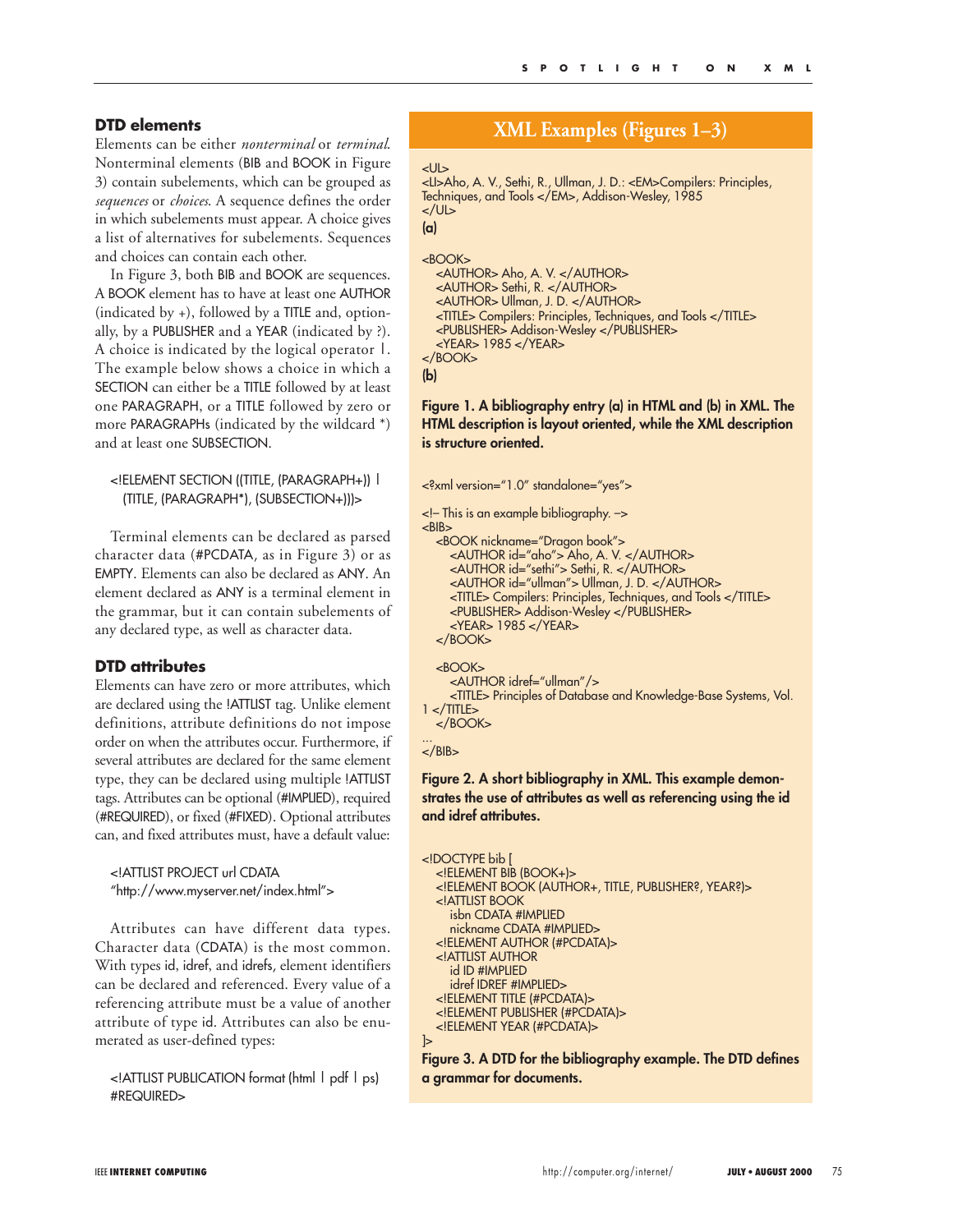# **XML Resources** on the



#### A lot of material on XML is available online.

Of course, your first stop should always be the W3C XML page (http://w3c.org/XML/). The XML-FAQ page (http://www.ucc.ie/ xml/) provides a simple introduction, and the XML Cover Pages (http://www.oasis-open.org/cover/sgml-xml.html) offer a comprehensive online reference on every topic covered in this tutorial.

Anders Møller and Michael Schwartzbach have compiled an excellent XML tutorial (http://www.brics.dk/~amoeller/XML/). Ron Bourret has a collection of insightful pages, most notably on DTDs, namespaces, and XML Schema (http://www.informatik.tudarmstadt.de/DVS1/staff/bourret/bourret.htm).

Three (interesting) sections of the XML Bible $<sup>1</sup>$  can be found at</sup> http://metalab.unc.edu/xml/books/bible/, while a somewhat severe criticism of the XML hype can be found at http://www.interlog.com/ gray/markup-abuse.html. The xml-dev mailing list (http://xml.org/xml-dev/) keeps you up-to-date on current developments and lets you share your own ideas ("Ask not what XML can do for you, ask what you can do for XML!").

Of course, software that supports XML is essential. Because existing standards continue to develop and new ones constantly arise, many tools support only parts of some specifications. An excellent overview of existing systems and tools can be found at http://xmlsoftware.com.

#### **Reference**

1. E.R. Harold, *XML Bible*, IDG Book Worldwide, Foster City, Calif., 1999.

Popular applications of DTDs include XHTML (http://www.w3.org/TR/xhtml1/) and the Chemical Markup Language (CML, http:// www.xmlcml.org/).

#### **Extending Capabilities**

Extensions to XML include namespaces as well as more powerful addressing and linking abilities. These extensions let you link more than one source document to more than one target document. Furthermore, with XML it is not necessary to place an anchor in the target document.

#### **Namespaces**

Using namespaces avoids name clashes (that is, situations where the same tag name is used in different contexts). For instance, a namespace can identify whether an address is a postal address, an e-mail address, or an IP address. Tag names within a namespace must be unique. In an XML document, namespaces are declared using the xmlns attribute.

#### <BIB xmlns:mybib="http://www.myserver.net/">

This namespace can be referred to using the prefix mybib. That means that mybib:AUTHOR refers to the AUTHOR in the namespace. The URI http:// www.myserver.net/ identifies the namespace. The URI is purely an identifier—it might not point to anything. The prefix definition :mybib can also be skipped, in which case the namespace identified by http://www.myserver.net/ becomes the default namespace for the document.

Namespaces can be defined in any element. Their scope is the element in which they are defined, plus all its descendants. To avoid confusion, you should define all namespaces within the root element and use unique prefixes.

Unfortunately, namespaces and DTDs do not work well together. In a DTD, the element definition <!ELEMENT mybib:BIB...> is just that: an element mybib:BIB is defined. It does not mean that an element BIB is defined within the namespace that the prefix mybib is mapped to. It does not even mean that the colon separates a prefix from a local name. Thus, depending on your application, you must make your document both valid with respect to some DTD and conform to the XML namespaces recommendation.

#### **Addressing and linking**

In HTML, URLs point only to a document; it is not possible, for example, to address the fifth item in the second list in a document directly. Moreover, HTML links are one-way, and external link definitions are not possible. XML extends HTML's linking capabilities with three supporting languages.

- *Xlink* (http://www.w3.org/TR/xlink/), which describes how two documents can be linked;
- *XPointer*, which enables addressing individual parts of an XML document; and
- XPath, which is used by XPointer to describe location paths.

A location path consists of location steps, which in turn consist of an *axis*, a *node test,* and a *predicate*. The expression below consists of two location steps, evaluated left to right, one starting with child and the other with attribute. It describes the id attributes of the first two AUTHORs within some externally defined initial context.

child::AUTHOR[position()<3]/attribute::id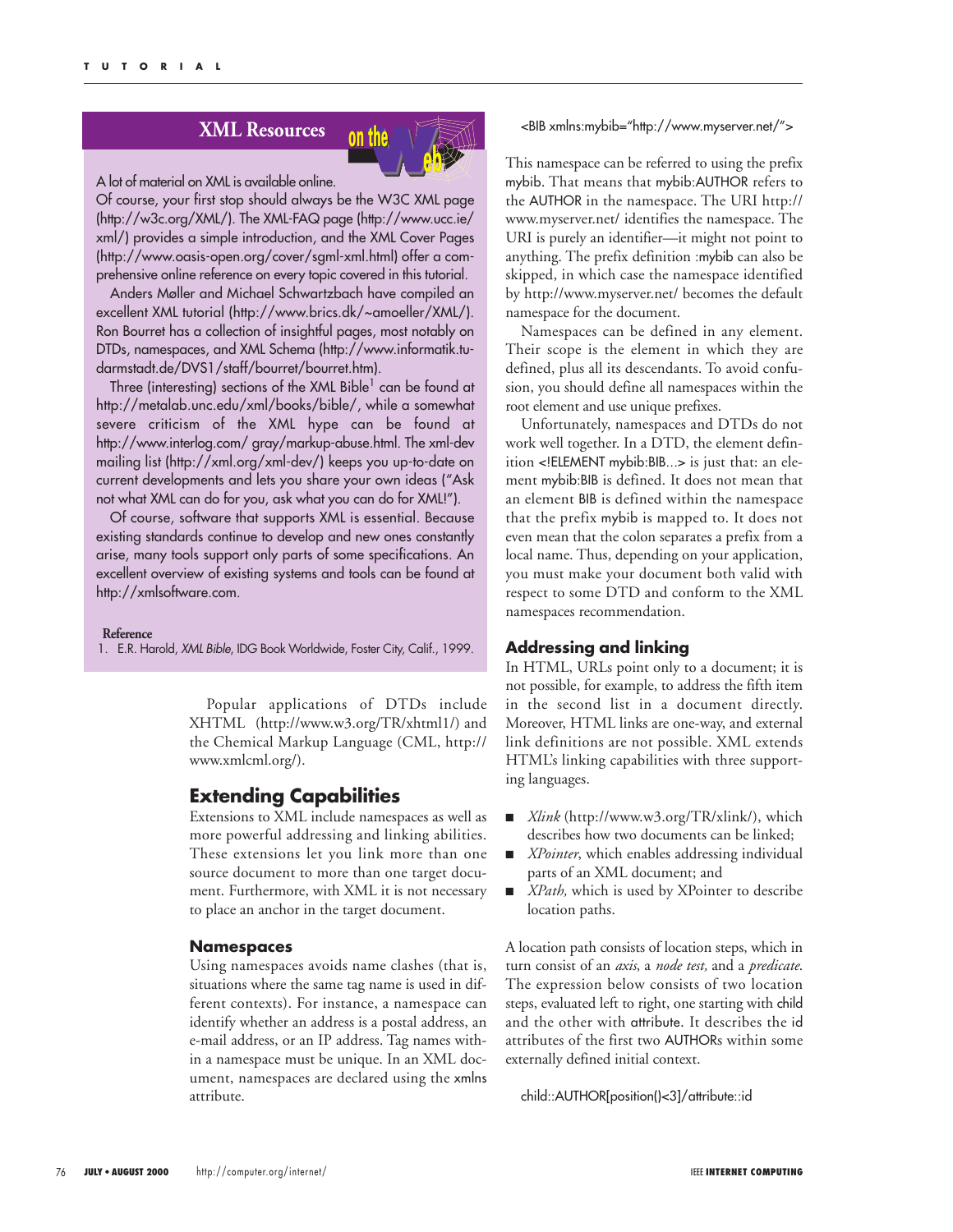The axis (the part before the ::) helps you navigate through the document. Possible axis values include child, attribute, parent, and following-siblings. The node test can be a tag or attribute name (AUTHOR in the example) or the wildcard \*. With functions like text() or comment(), other subelements can be addressed. The predicate in the square brackets defines the filter.

XPointer uses XPath to define fragment identifiers. A fragment identifier can be the value of an attribute of type id, a sequence of numbers (for example, /1/4/2/10), or a sequence of XPointer expressions (xpointer(…)) as in the example:

#### http://www.myserver.net/#xpointer(//BOOK/AU THOR[position()=1])

In the XPointer expression above (in parentheses), // is an abbreviation for the descendent-orself axis whereas AUTHOR comes without an axis: child() is the default. XPointer also defines the initial context for the XPath expression. The most important part of the initial context is the context node, which is the root node of the document specified by the fragment identifier.

With XLink you can link documents together. Links can be either simple or extended. A simple link is very similar to an HTML link.

XLink uses its own namespace, identified by the URI http://www.w3.org/1999/xlink, and typically associated with the prefix xlink. The attributes in Figure 4 are all part of the XLink specification.

- href lets you specify a URI together with a fragment identifier.
- role indicates the purpose of the linked document (or, more accurately, the linked element) in the linking document.
- show specifies what is to be done with the linked document when it is loaded. For example, show="embed" dictates that the linked document is to be embedded in the current document. Other values for show are replace, new, and undefined.
- actuate specifies when the action indicated by show should occur. Values for actuate are onLoad, indicating that the linked document is to be embedded while the current document is loading; onRequest, indicating that it is to be embedded when requested; or undefined.

Extended links connect more than two documents (generally called resources)—that is, more

# **XML Examples (Figures 4–5)**

```
<AUTHOR xmlns:xlink=http://www.w3.org/1999/xlink
  xlink:type="simple" 
  xlink:href="http://www-cs-faculty.stanford.edu/ knuth/" 
  xlink:role="don_~knuth_homepage" 
  xlink:show="embed" 
  xlink:actuate="onLoad"> 
Donald Knuth </AUTHOR>
```
#### **Figure 4. A simple Xlink. Simple XLinks are similar to HTML links, but they also let you define the behavior of the link.**

| $<$ BOOK $>$                                                              |
|---------------------------------------------------------------------------|
| <author> Ullman, J. D. </author>                                          |
| <title> Principles of Database and Knowledge-Base Systems, Vol. 1</title> |
| $<$ /TITLE $>$                                                            |
| <links <="" td="" xmlns:xlink="http://www.w3.org/1999/xlink"></links>     |
| xlink:type="extended"                                                     |
| xlink:title="My Book World">                                              |
| <mypage <="" td="" xlink:type="resource"></mypage>                        |
| $xlink:role="home"$                                                       |
| My Page on Ullman's Book                                                  |
| $<$ /MYPAGE>                                                              |
| <amazon <="" td="" xlink:type="locator"></amazon>                         |
| xlink:href="http://www.amazon.com/exec/obidos/"                           |
| $xlink:role="amazon''/>$                                                  |
| <barnes_and_noble <="" td="" xlink:type="locator"></barnes_and_noble>     |
| xlink:href="http://shop.barnesandnoble.com/booksearch/"                   |
| xlink:role="barnes and noble"/>                                           |
| $<$ /LINKS $>$                                                            |
| $<$ /BOOK>                                                                |

#### **Figure 5. An extended Xlink. Extended XLinks let you define collections of links.**

than one source document or more than one target document. The LINKS element in Figure 5 is a linking element of type extended and consists of the LINKS element's children. A local resource has the type resource, whereas a remote resource confusingly has the type locator. Again, the role attribute is used to describe the purpose of the linked document.

Elements of type arc describe traversals between resources. The example in Figure 6 (next page) introduces two arcs, one from the resource with the role home to the resource with the role amazon, and another to the resource with the role barnes\_and\_noble. By using the same role for multiple resources, arcs can have multiple sources and targets. In the current specification, the application decides how to handle arcs.

XLink also allows you to define and use link databases in external documents.

#### **Stylesheets and More**

The Extensible Stylesheet Language (XSL) is actually two languages: a transformation lan-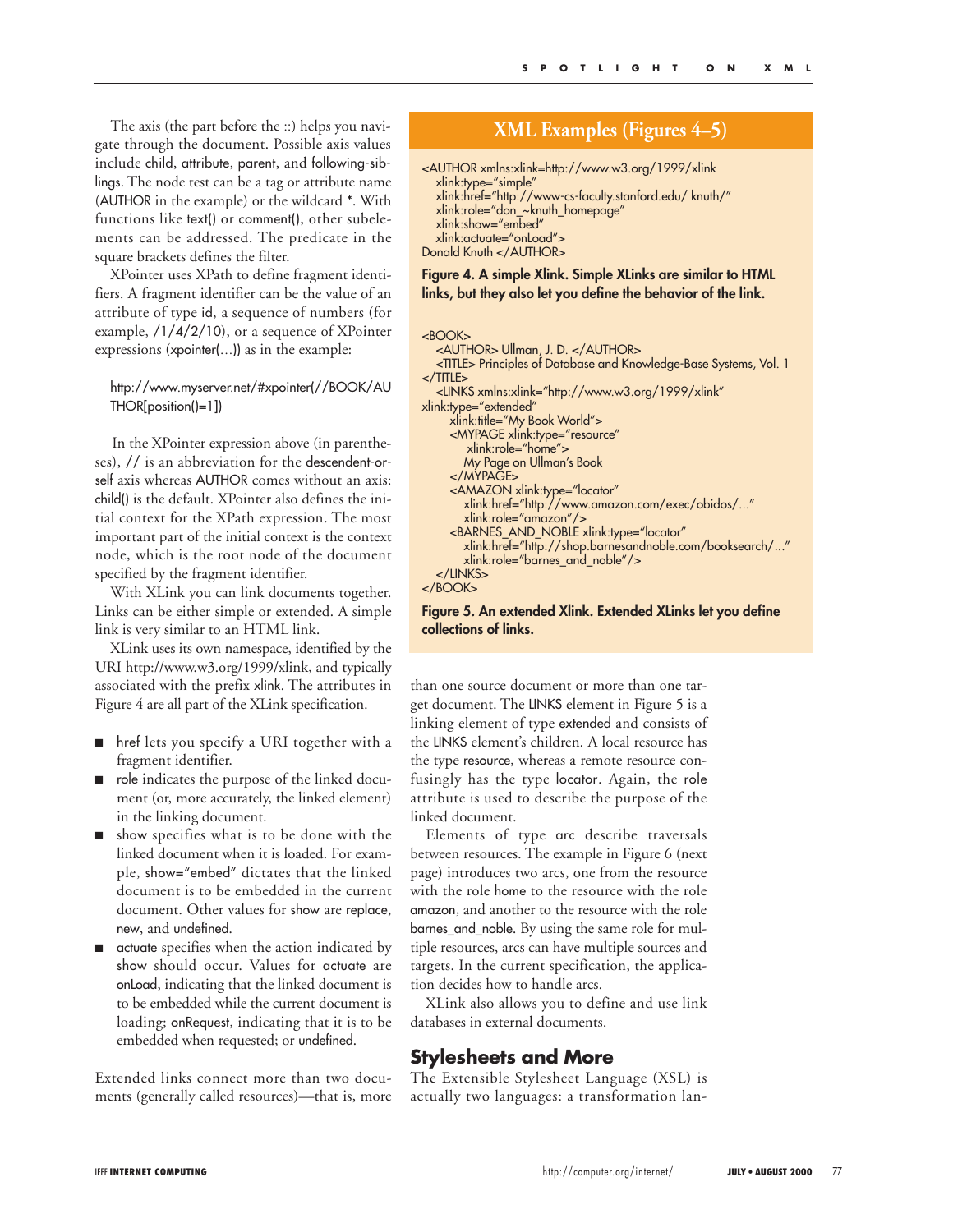# **XML Examples (Figures 6–7)**

#### <BOOK>

... <LINKS xmlns:xlink=http://www.w3.org/1999/xlink

... <ARC xlink:type="arc" xlink:from="home" xlink:to="amazon" xlink:show="replace" xlink:actuate="onRequest"/> <ARC xlink:type="arc" xlink:from="home" xlink:to="barnes\_and\_noble" xlink:show="replace" xlink:actuate="onRequest"/> </LINKS>

```
</BOOK>
```
#### **Figure 6. Arcs in an extended Xlink. With arcs you can define how to traverse extended XLinks.**

<xsl:stylesheet version="1.0" xmlns:xsl="http://www.w3.org/1999/XSL/Transform">

<xsl:template match="/"> <HTML><xsl:apply-templates/></HTML> </xsl:template>

<xsl:template match="BIB"> <UL><xsl:apply-templates/></UL> </xsl:template>

<xsl:template match="BOOK"> <LI><xsl:apply-templates/></LI> </xsl:template>

<xsl:template match="AUTHOR"> <xsl:value-of select="."/> </xsl:template>

<xsl:template match="TITLE"> <EM><xsl:value-of select="."/></EM> </xsl:template>

#### </xsl:stylesheet>

**Figure 7. A simple XSL stylesheet for transforming the XML bibliography into an HTML unordered list.**

> guage (called XSL transformations, or XSLT) and a formatting language (XSL formatting objects).

> XSLT allows you to transform XML into HTML, thus bypassing the formatting language. It also lets you restructure XML documents so that different kinds of XML representations can be mapped onto one another. This makes XSLT very useful for electronic commerce and electronic data interchange.

> Figure 7 shows XSLT code for turning the bibliography entry in Figure 1b into an HTML representation like the one in Figure 1a. XSLT uses the namespace identified by http://www.w3.org/

1999/XSL/Transform (Internet Explorer 5.0, which supports XSLT, references http://www.w3. org/TR/WD-xsl).

The stylesheet element contains a collection of template elements and can be included in the document it is to be applied to. The match attribute of a template element addresses the document structures the template can be applied to. Arbitrary XPath expressions can be incorporated into valid values of the match attribute.

The template element indicates the output to be produced. In Figure 7, the root template produces an <HTML>...</HTML> frame, the template for BIB elements produces an unordered list frame (<UL>...</UL>), and the template for BOOK elements produces a list entry frame (<LI>...</LI>). These templates all contain an <xsl:apply-templates/> element that causes the XSLT processor to apply applicable templates on the subelements of the current element recursively.

The templates for AUTHOR and TITLE elements contain an <xsl:value-of select="."/> subelement, which causes the value of the current element (indicated by the path expression ".") to be output. Incidentally, the value of the select attribute can be an arbitrary XPath expression. In the example, the value of the TITLE element is emphasized in the generated HTML output.

For a more detailed discussion of XSL, see http://www.w3.org/Style/XSL/.

#### **XML Schema**

Although DTDs were the first proposal to provide for a standardized data exchange between users, they have disadvantages. Their expressive power seems limited, and their syntax is not XML. Several approaches address these disadvantages by defining a schema language (rather than a grammar) for XML documents:

- document definition markup language (DDML), formerly known as XSchema,
- document content description (DCD),
- schema for object-oriented XML (SOX), and
- XML-Data (replaced by DCD).

The W3C's XML Schema activity takes these four proposals into consideration.

XML Schema is well-formed XML that allows the user to define datatypes. The example in Figure 8 (on page 80) describes a datatype for BOOK elements described by a DTD in Figure 3.

Again, XML Schema uses its own namespace.